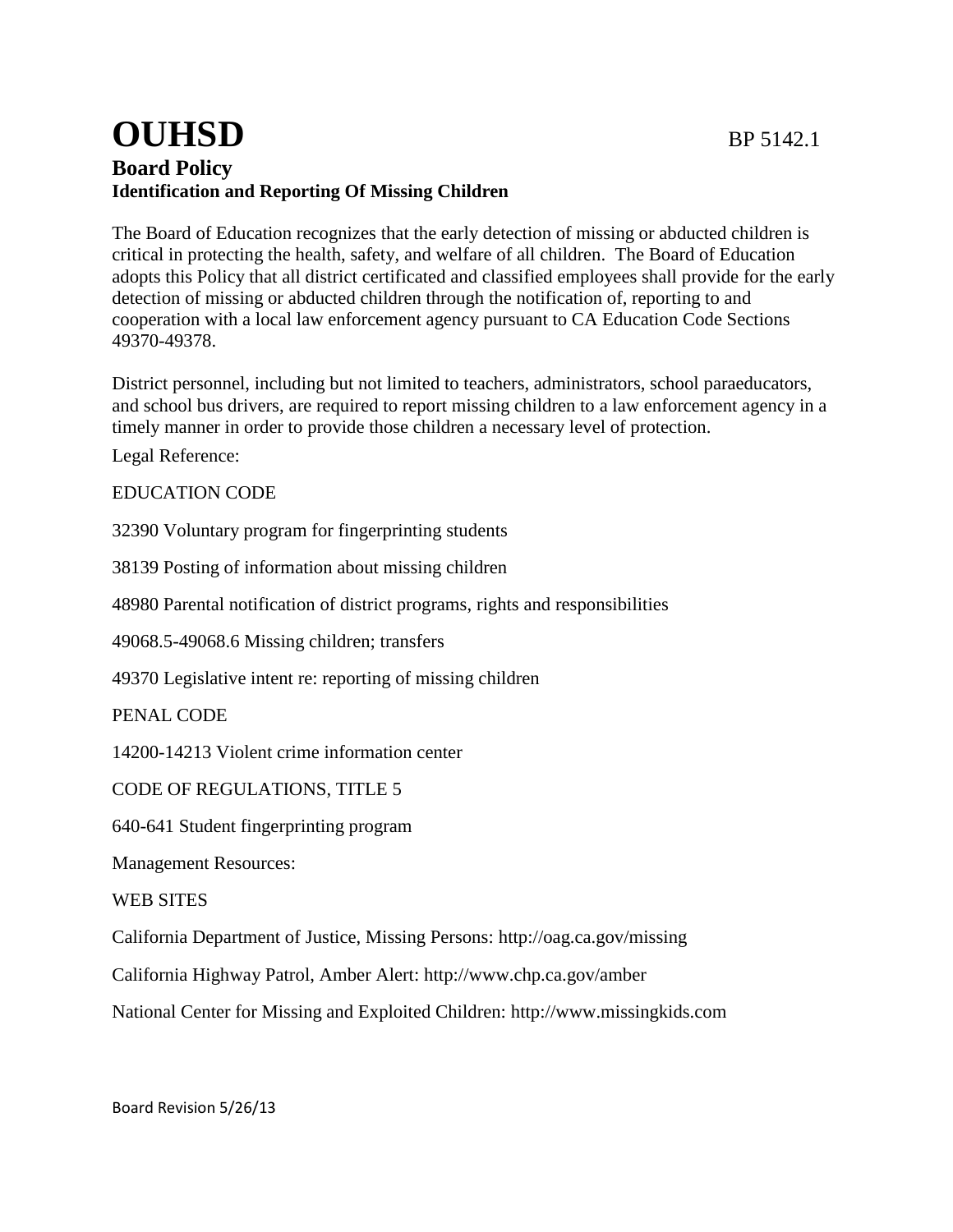# OUHSD AR 5142.1

## Administrative Regulation **Identification and Reporting Of Missing Children**

### **Notices of Missing Children**

Every school shall post in an appropriate area the monthly poster on missing children provided by the Department of Justice (DOJ). For schools, the poster shall be posted in an area restricted to adults. (Education Code 38139; Penal Code 14208)

Whenever a new student enrolls or transfers into school in the district, the principal or designee is encouraged to review the missing person bulletins provided by the DOJ to determine if the student resembles a child listed as missing. (Education Code 49068.5)

(cf. 5111 - Admission)

Emergency card information with contact telephone numbers and persons who are authorized by the parent to pick up the child during school hours shall be kept current. Any authorized person shall provide a valid photo ID. If there is any doubt that the person is authorized, the parent shall be contacted immediately for verification. The principal or designee's decision shall be final.

School staff is also encouraged to monitor "Amber Alerts" issued by law enforcement agencies in serious, time-critical child abduction cases.

If a law enforcement agency notifies the district that a child enrolled in the district has been reported missing, the principal or designee of the school in which the child is enrolled shall place a notice on the front of the child's school record indicating that he/she has been reported missing. If a school receives a record inquiry or request from any person or entity regarding a missing child about whom the school has been notified, the principal or designee shall immediately notify the law enforcement agency that informed the school of the missing child's status. (Education Code 49068.6)

(cf. 5125 - Student Records)

### **Reporting Missing Children**

Board Revision 5/26/13